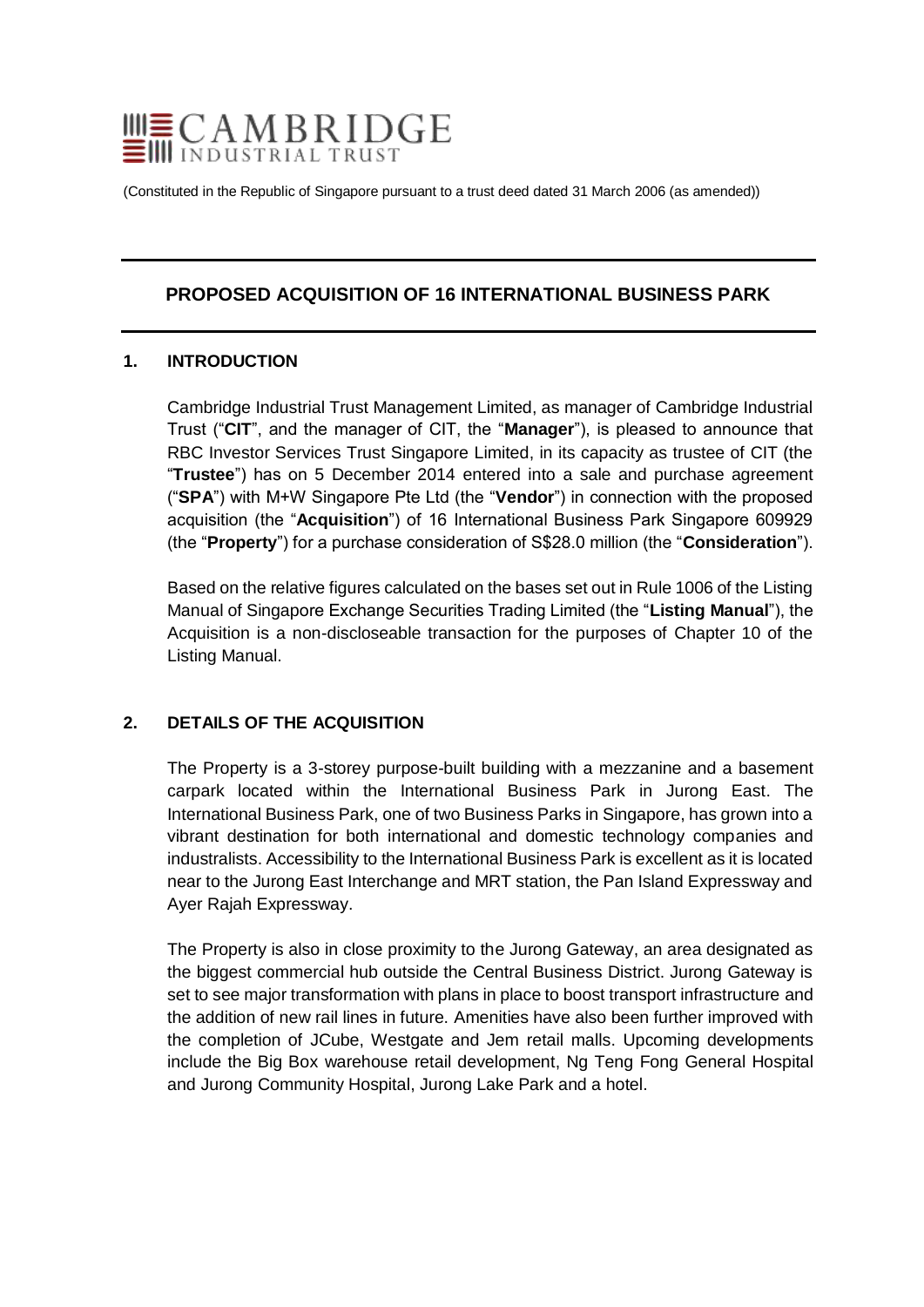The Property has a gross floor area of approximately 6,434 square metres and a remaining land tenure of approximately 41.6 years. Subject to completion of the Acquisition, the Property will be leased to the Vendor for the remainder of the first 30-year land lease term being approximately 11.6 years, with options to renew for two consecutive 5-year terms.

# **3. CONDITIONS PRECEDENT**

The Acquisition is subject to the Vendor and the Trustee having received the head lessor's approval to the sale and transfer of the Property by the Vendor to CIT and the leaseback agreement.

## **4. INDEPENDENT VALUATION**

The appraised value of the Property, based on a valuation conducted by Colliers International as at 1 October 2014 using the capitalisation approach and discounted cash flow analysis, was S\$28.0 million. The valuation was commissioned by the Manager.

## **5. PURCHASE CONSIDERATION**

The Consideration for the Acquisition was arrived at on a willing-buyer and willing-seller basis, taking into consideration the independent valuation conducted in respect of the Property.

# **6. ESTIMATED COST OF THE ACQUISITION**

The estimated total cost of the Acquisition is approximately S\$30.9 million, comprising:

- (a) Consideration of S\$28.0 million;
- (b) Estimated upfront land premium payable to JTC for the balance of the first 30-year lease term of S\$2.5 million;
- (c) Acquisition fee payable to the Manager in respect of the Acquisition, which amounts to approximately S\$0.3 million; and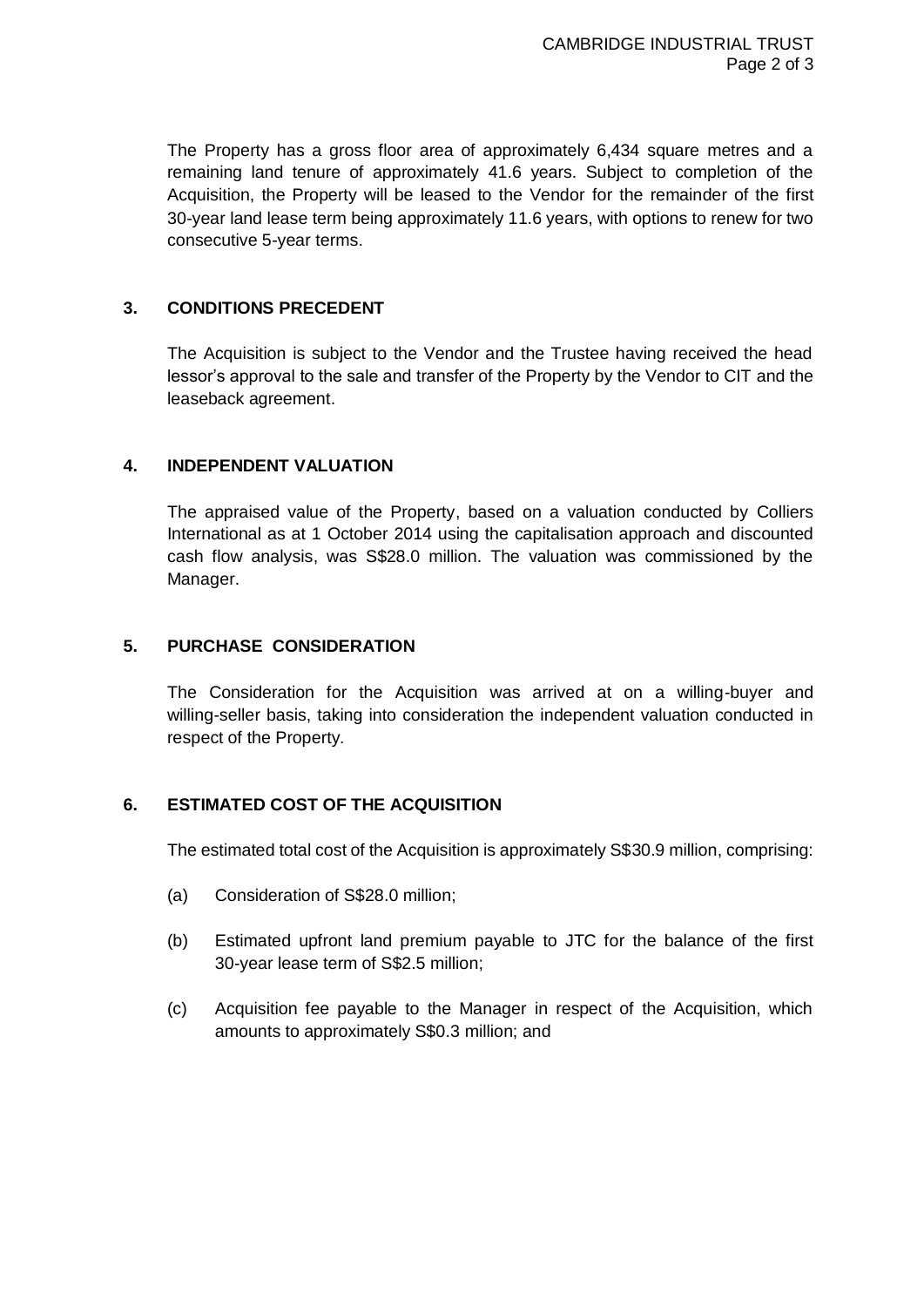(d) Estimated professional and other fees and expenses incurred or to be incurred in connection with the Acquisition which amount to approximately S\$0.1 million in aggregate.

# **7. RATIONALE FOR AND BENEFITS OF THE ACQUISITION**

The Manager believes that the acquisition of this high quality building with long remaining land lease and leaseback term, and strong tenant covenants will enhance CIT's overall portfolio. The Property, being CIT's first business park asset will also provide diversification by way of asset class, trade sector and property location.

Mr. Philip Levinson, CEO of CITM, said, "CIT has been actively identifying opportunities in the Singapore Business Park sector for some time. We are pleased to have acquired this highly sought-after quality asset. As our first business park asset, this acquisition marks another milestone for CIT. The property will yield positive returns and improve our overall portfolio quality. The long WALE of this property further supports and meets our objective of delivering secure and stable long term distributions to Unitholders."

### **8. METHOD OF FINANCING**

CIT intends to fund the Acquisition via cash on hand and existing debt facilities.

### **9. INTERESTS OF THE DIRECTORS AND CONTROLLING UNITHOLDERS**

As at the date of this announcement, none of the directors of the Manager has any interest, direct or indirect, in the Acquisition and CIT does not have any controlling Unitholders.

### **10. DIRECTOR'S SERVICE CONTRACTS**

No person is proposed to be appointed as a director of the Manager in connection with the Acquisition.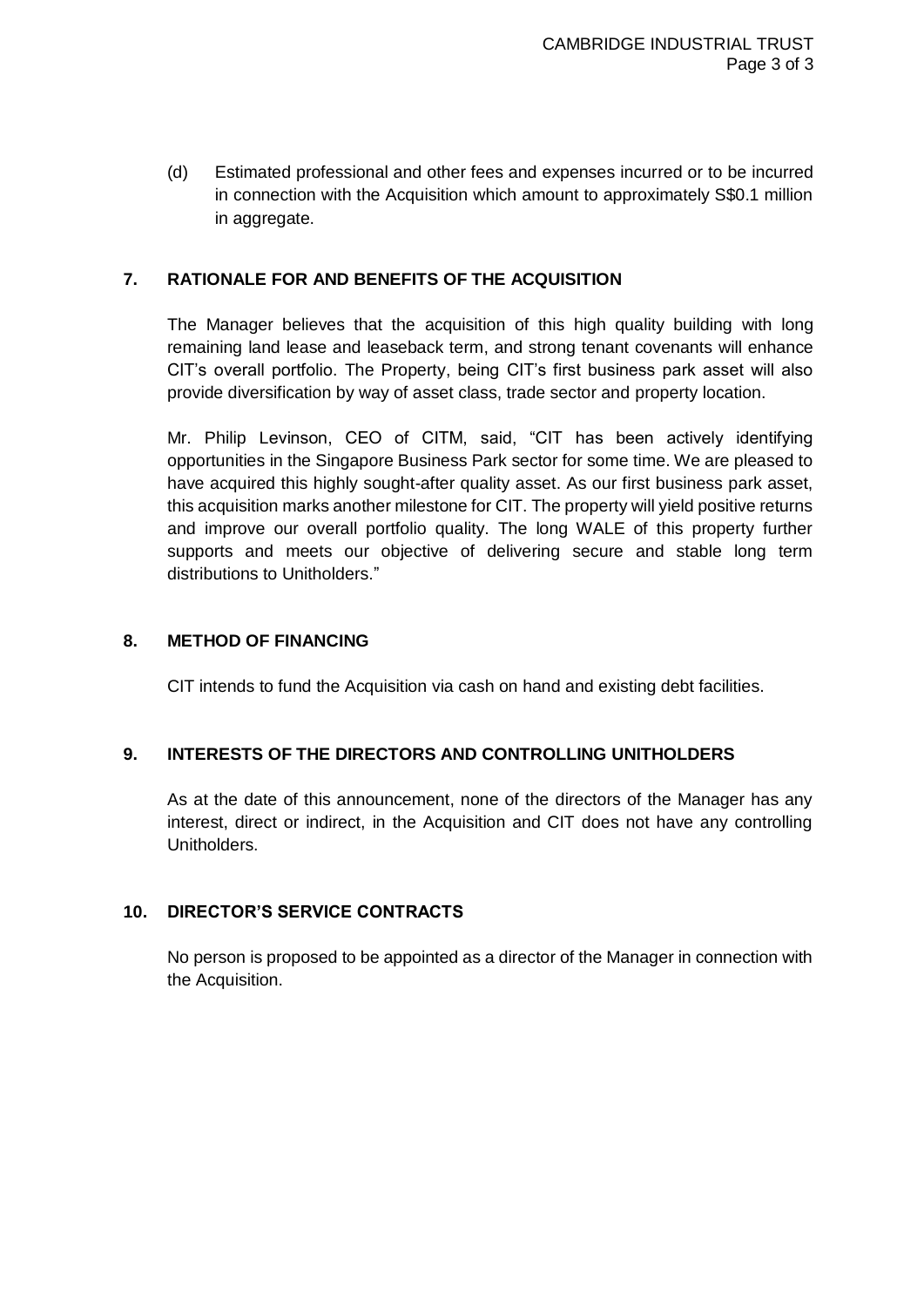## **11. DOCUMENTS AVAILABLE FOR INSPECTION**

Copies of the SPA and valuation certificate in respect of the Acquisition may be inspected, by prior appointment, at the registered office of the Manager during normal business hours for a period of three months from the date of this announcement.

## **BY ORDER OF THE BOARD**

Cambridge Industrial Trust Management Limited As Manager of Cambridge Industrial Trust (Company Registration No. 200512804G, Capital Markets Services Licence No. 100132-2)

Philip Levinson Chief Executive Officer and Executive Director

8 December 2014

#### **For analyst enquiries, please contact**:

Ms Brenda Ng Manager, Investor Relations & Corporate Communications Cambridge Industrial Trust Management Limited Tel: +65 6827 9363 [brenda.ng@cambridgeitm.com](mailto:brenda.ng@cambridgeitm.com)

#### **For media enquiries, please contact**:

Tulchan Communications, Tel: +65 6222 3765

Angela Campbell-Noë, Senior Partner **Greek and Schuang**, Director HP: +65 8200 5915 HP: +65 9061 1075 [acampbell-noe@tulchangroup.com](mailto:acampbell-noe@tulchangroup.com) interesting in the interesting of the interesting of the interesting of the inter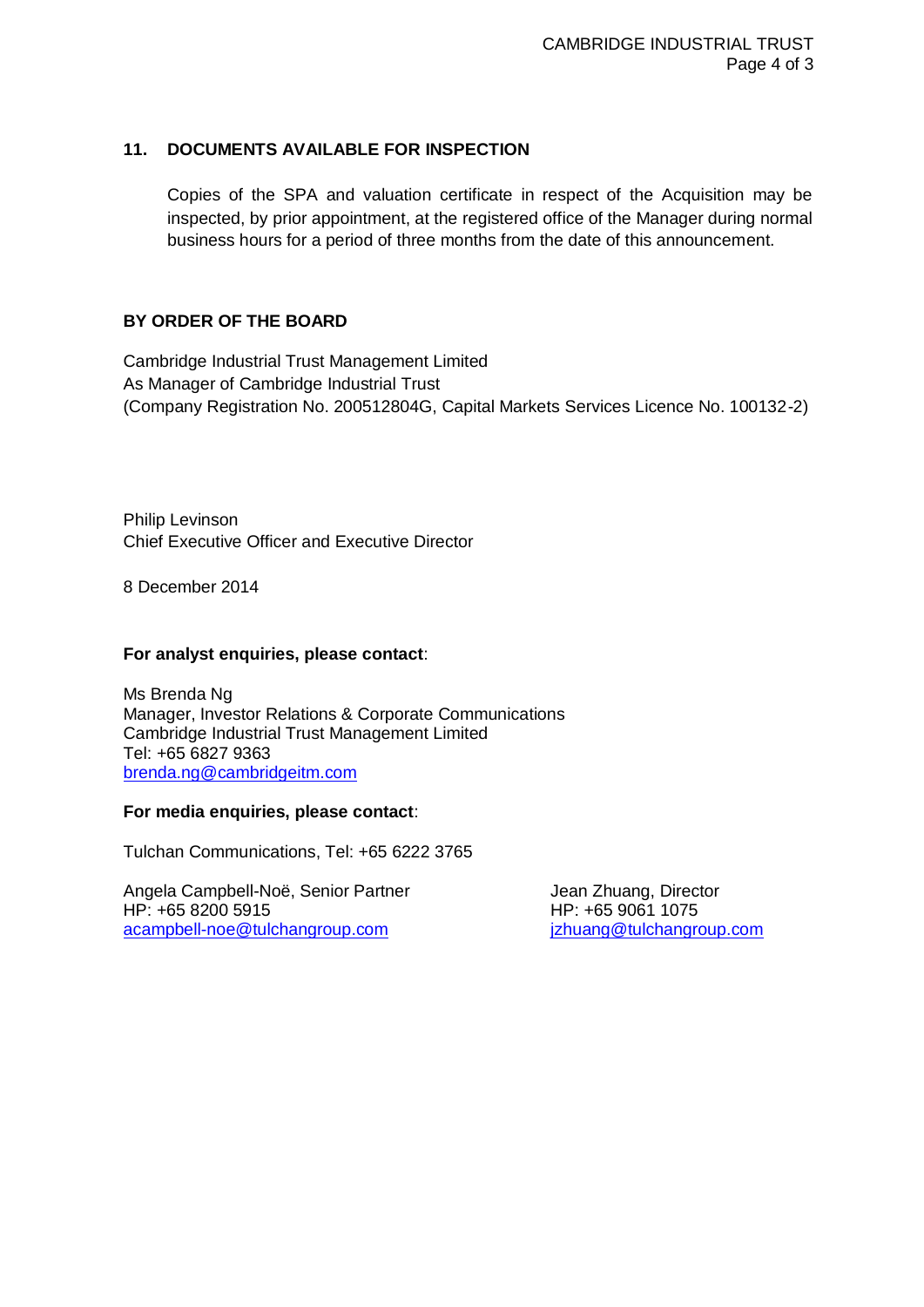### **About Cambridge Industrial Trust**

Cambridge Industrial Trust ("CIT"), publicly listed on the Singapore Exchange Securities Trading Limited since 25 July 2006, is Singapore's first independent industrial real estate investment trust ("REIT").

CIT invests in quality income-producing industrial properties and has a diversified portfolio of 49 properties located across Singapore, with a total gross floor area of approximately 8.3 million sq ft and a property value of S\$1.3 billion as at 30 September 2014. They range from logistics, warehousing, light industrial properties, general industrial to car showroom and workshop properties, which are located close to major transportation hubs and key industrial zones island-wide.

The Manager's objective is to provide Unitholders with a stable and secure income stream through the successful implementation of the following strategies:

- Acquisition of value-enhancing properties;
- Pro-active asset management;
- Divestment of non-core properties; and
- Prudent capital and risk management.

Cambridge Industrial Trust Management Limited, the Manager of CIT, is indirectly owned by three strategic sponsors, namely, National Australia Bank Group ("NAB") (56%), Oxley Group (24%) and Mitsui & Co., Ltd ("Mitsui") (20%):

- NAB, one of Australia's four largest banks, is an international financial services group that provides a comprehensive and integrated range of financial products and services;
- Oxley Group is an innovative private investment house specialising in real estate and private equity investments across Asia-Pacific; and
- Mitsui is one of the largest corporate conglomerates in Japan and listed on the Tokyo Stock Exchange. It is one of the largest publicly traded companies in the world. Mitsui also developed the Japan Logistics Fund Inc., a publicly listed REIT in Japan dedicated to investing in distribution facilities.

For further information on CIT, please visit<http://www.cambridgeindustrialtrust.com/>